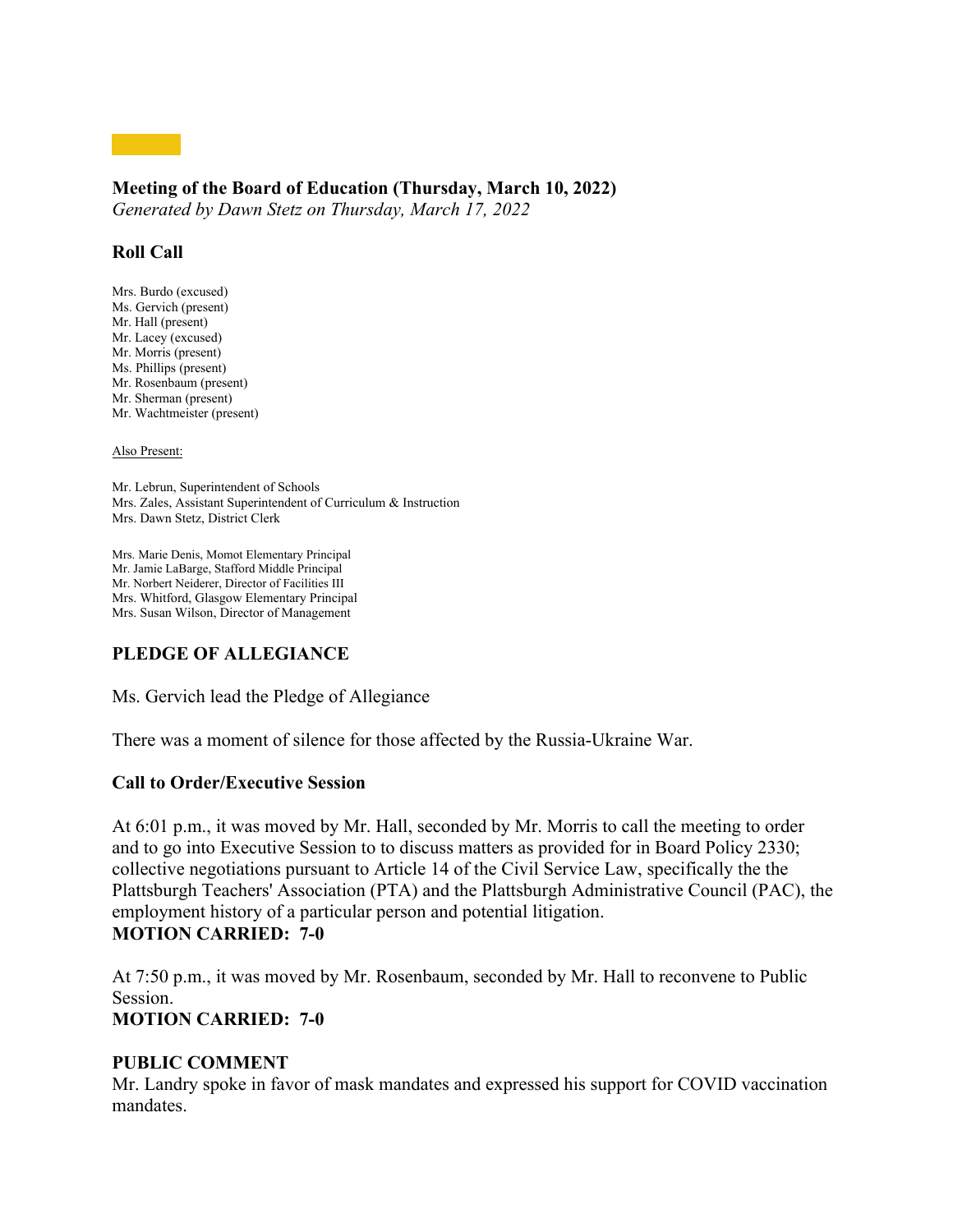# **ADOPTION OF AGENDA**

It was moved by Mr. Hall, seconded by Mr. Wachtmeister to recommend the Board of Education adopt the Agenda as presented with the following additions:

# 8.1 PERSONNEL - Probationary Appointmnet

TBD for Custodial Worker at SMS is Emily Herkalo.

# 14.1 INSTRUCTIONAL - Field Trip - Science Olympiad

Recommend the Board of Education approve Kathleen Howard's request for 15 students, 2 chaperones to participate in an in the Science Olympiad Division B competition, April 8 & 9, 2022. During this trip, students will be exposed to STEM related fields and encouraged to pursue careers in these fields. This is at no cost to the District.

# **MOTION CARRIED: 7-0**

# **CONSENT AGENDA**

## Approval of Consent Agenda Items

It was moved by Mr. Sherman, seconded by Ms. Phillips to recommend the Board of Education approve the Consent Agenda Items, 7.2 through 9.4.

## Minutes

Recommend the Board approve the minutes for the meetings held on February 10, 2022.

## CSE, CPSE and 504 Plan Recommendations

Recommend the Board of Education approve the Committee on Preschool Special Education, Committee on Special Education and Committee on 504 Plan recommendations.

# **CONSENT AGENDA – PERSONNEL**

Probationary/Miscellaneous Appointments - Probationary Appointments

Recommend the Board of Education appoint the following probationary/ Miscellaneous appointments:

| <b>Employee</b>                 | <b>Position/Tenure</b><br>Area              | Grades/Dept | <b>Effective Date</b> | Pay Rate                           | <b>Comments</b>                        |
|---------------------------------|---------------------------------------------|-------------|-----------------------|------------------------------------|----------------------------------------|
| Elizabeth Christon              | Club Advisor                                | Glasgow     | 2021-2022 School Year | Stipend of<br>\$225.00             |                                        |
| Shea LaPorte<br>Pat Shaughnessy | Intramurals                                 | <b>SMS</b>  | 2021-2022 School Year | Per Contract                       |                                        |
| Jennifer Murray                 | Teacher Aide/Student<br>Aide (Library Aide) | <b>PHS</b>  | March 14, 2022        | Salary of<br>\$28,892,<br>prorated | 52-week<br>probationary<br>appointment |
| Emily Herkalo                   | Custodial Worker                            | <b>SMS</b>  | March 11, 2022        | Salary of<br>\$31,407.<br>prorated | 52-week<br>probationary<br>appointment |

# Momot Elementary Advisors

Recommend the Board of Education approve the following co-curricular Advisors for the 2021- 2022 school year.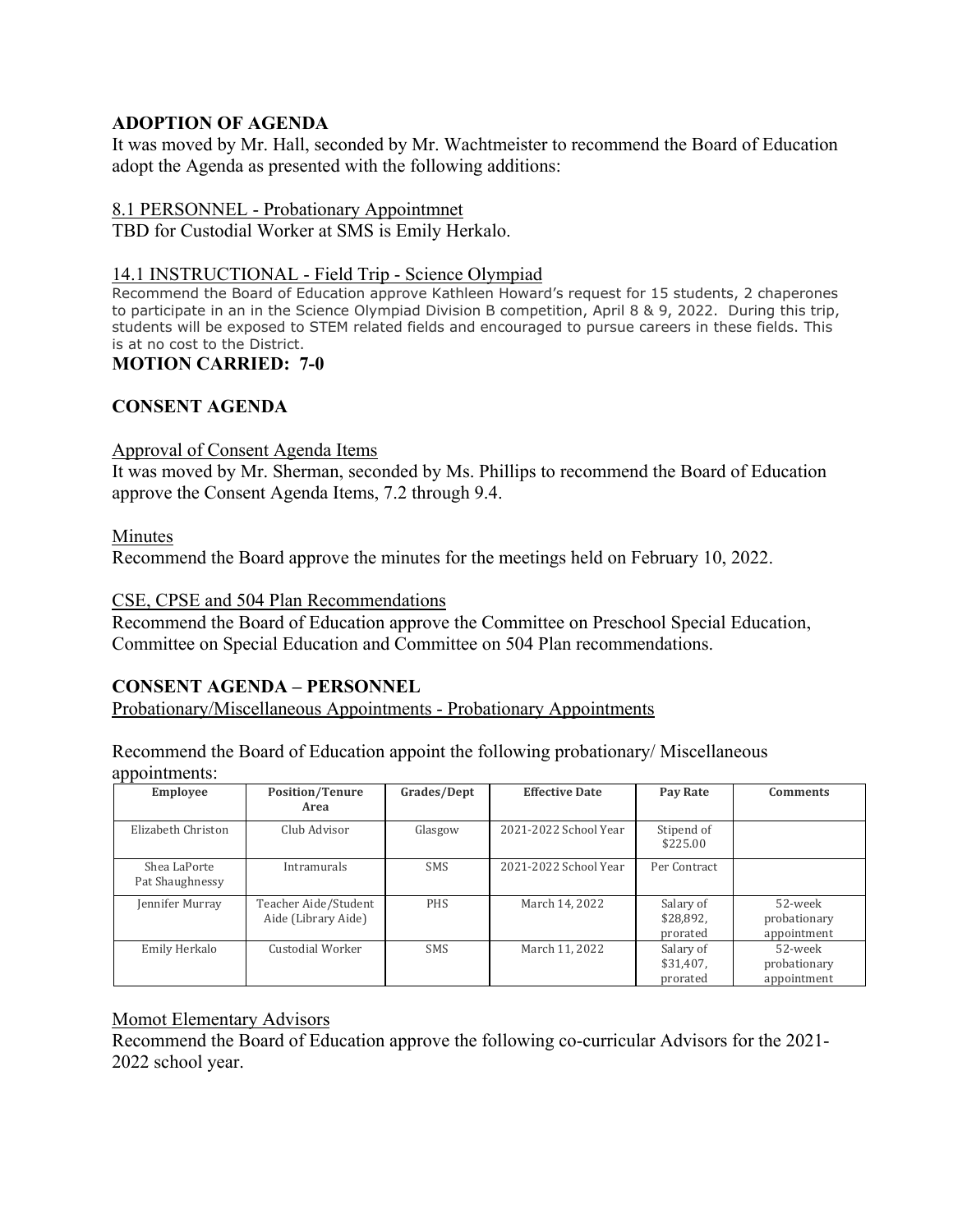Increase in Hours

Recommend the Board approve an increase in hours for Julie Sharron, School Monitor, from 3.5 hours/day to 4 hours/day, effective March 14, 2022 at her current hourly rate.

Resignations/Retirements

Recommend the Board of Education accept the following retirements/resignations as presented or read in by the Superintendent of Schools:

1) David Sponable's letter of retirement as Science Teacher at Plattsburgh High School, effective June 30, 2022.

2) Elizabeth Frady's letter of retirement as Teaching Assistant at Glasgow Elementary School, effective June 30, 2022.

3) Nancy Ginett's letter of retirement as School Monitor at Glasgow Elementary School, effective June 30, 2022.

4) Cindy Bentley's letter of resignation as School Monitor at Momot Elementary School, effective March 1, 2022.

Substitute/Temporary On Call (TOC) AppointmentsRecommend the Board of Education approve the substitute appointments and rates of pay as presented.

| Name                     | Certification | Rate         | <b>Position</b>           | <b>Fingerprint</b><br><b>Status</b> |
|--------------------------|---------------|--------------|---------------------------|-------------------------------------|
| Ella Bard                | Non-Certified | \$105.00/day | Teacher                   | Cleared                             |
|                          |               | \$90.00/dav  | <b>Teaching Assistant</b> |                                     |
|                          |               | \$19.00/hour | Tutor                     |                                     |
| Julie Canepa             | Non-Certified | \$105.00/day | Teacher                   | Cleared                             |
|                          |               | \$90.00/dav  | <b>Teaching Assistant</b> |                                     |
|                          |               | \$19.00/hour | Tutor                     |                                     |
| Jennifer Dwyer           | Certified     | \$115.00/day | Teacher                   | Cleared                             |
|                          |               | \$90.00/day  | <b>Teaching Assistant</b> |                                     |
|                          |               | \$19.00/hour | Tutor                     |                                     |
| Avery Feldman            | Non-Certified | \$90.00/dav  | <b>Teaching Assistant</b> | Pending                             |
|                          |               | \$19.00/hour | Tutor                     |                                     |
| Alexis Kramer            | Non-Certified | \$90.00/day  | <b>Teaching Assistant</b> | Cleared                             |
|                          |               | \$19.00/hour | Tutor                     |                                     |
| Tabetha Patnode          | Non-Certified | \$105.00/day | Teacher                   | Cleared                             |
|                          |               | \$90.00/dav  | <b>Teaching Assistant</b> |                                     |
|                          |               | \$19.00/hour | Tutor                     |                                     |
| <b>Sharon Rocque</b>     | Non-Certified | \$90.00/dav  | <b>Teaching Assistant</b> | Cleared                             |
|                          |               | \$19.00/hour | Tutor                     |                                     |
| LeAnn Yelton             | Non-Certified | \$105.00/day | Teacher                   | Cleared                             |
|                          |               | \$90.00/dav  | <b>Teaching Assistant</b> |                                     |
|                          |               | \$19.00/hour | Tutor                     |                                     |
| Keith Kimble             | N/A           | \$14.00/hour | <b>School Monitor</b>     | Cleared                             |
| (backdated               |               |              |                           |                                     |
| 2/28/2022)               |               |              |                           |                                     |
| Ann Marie Paola          | N/A           | \$14.00/hour | Food Service Helper       | Pending                             |
| (backdated 3/1/2022)     |               |              |                           |                                     |
| <b>Tiffany Stefanick</b> | N/A           | \$14.00/hour | Food Service Helper       | Cleared                             |
| (backdated 3/1/2022)     |               |              |                           |                                     |
| Pauline Stone            | N/A           | \$14.00/hour | School Monitor            | Cleared                             |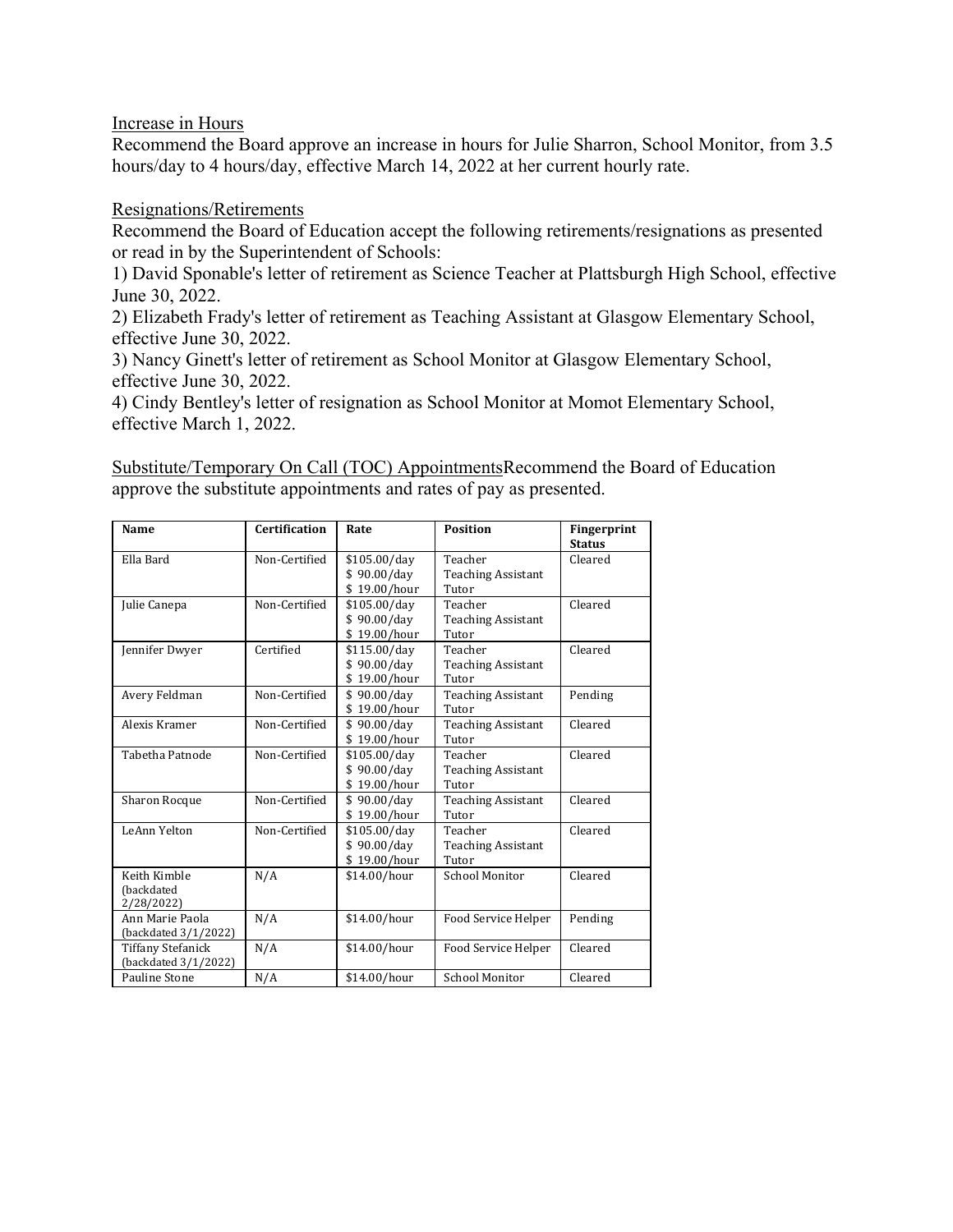# **CONSENT AGENDA - BUSINESS**

Reports for Board of Education InformationRecommend the Board of Education approve the following Business Reports:

- 1) Middle School Extra classroom Activity Report (January 2022)
- 2) High School Extra classroom Activity Fund Reports (December 2021 and January 2022)
- 3) Summary of Budget Transfers for the month ending January 2022 under \$25,000
- 4) Summary of Monthly Wire Transfers (January 31, 2022)
- 5) Food Service Profit & Loss Statement (January 2022)
- 6) Budget Status Report (January 31, 2022)
- 7) Revenue Status Report (January 31, 2022)

Treasurer's Report

Recommend the Board of Education accept the January 2022 Treasurer's Report as presented.

### Surplus Equipment

Recommend the Board of Education approve the disposal of the following surplus equipment in the most effective manner as determined by the District's Purchasing Agent.

# **MOTION CARRIED: 7-0**

# **CORRESPONDENCE**

Thank You Card Letter from CC Board of Elections

## **OLD BUSINESS (not part of Consent Agenda)**

## Athletic Merger - Girls' Lacrosse

It was moved by Mr. Wachtmeister, seconded by Ms. Phillips to recommend the Board of Education approve Seton's request to merge with the Plattsburgh City School District for the sport of Girls' Lacrosse for the 2021-2022 school year and authorize the Superintendent of School and Board President to sign the Section VII Merger Application, pending agreement on terms. There was a merger with Beekmantown, AuSable, Saranac, Peru and Chazy, for Girls' Lacrosse, approved at the February 10, 2022 board meeting. **MOTION CARRIED: 7-0**

## **NEW BUSINESS (not part of Consent Agenda)**

## Donation - Booster Club

It was moved by Mr. Hall, seconded by Mr. Wachtmeister to recommend the Board of Education approve a donation from Booster Club in the amount of \$6,836.30, for softball and baseball items such as dugout benches, storage racks and bat racks for both fields. **MOTION CARRIED: 6-0-1** (Ms. Phillips)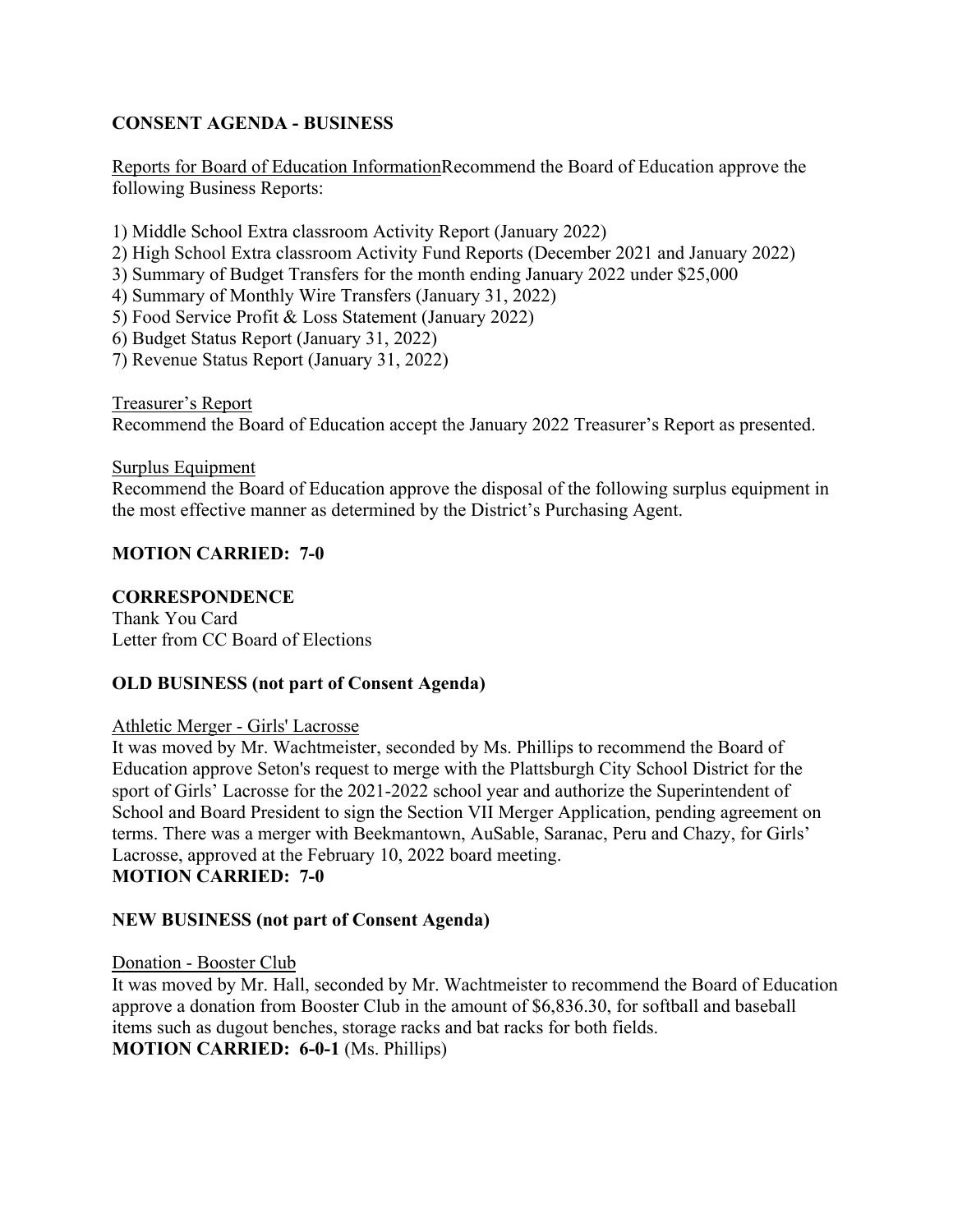## Increase in 2021-2022 Budget

It was moved by Mr. Sherman, seconded by Mr. Hall to recommend that the Board of Education increase the 2021-2022 budget in the amount of \$6,836 for the purpose of purchasing softball/baseball equipment, bringing the budget total to \$46,420,826. **MOTION CARRIED: 7-0**

## 2022-2023 School Calendar

It was moved by Mr. Hall, seconded by Mr. Morris to recommend the Board of Education approve the 2022-2023 School Calendar. A draft was shared with the Board at the February 10th meeting.

**MOTION CARRIED: 6-0-1** (Mr. Wachtmeister)

# **INSTRUCTIONAL (not part of Consent Agenda)**

### Field Trip - Science Olympiad

It was moved by Mr. Sherman, seconded by Ms. Phillips to recommend the Board of Education approve Kathleen Howard's request for 15 students, 2 chaperones to participate in an in the Science Olympiad Division B competition, April 8 & 9, 2022. During this trip, students will be exposed to STEM related fields and encouraged to pursue careers in these fields. This is at no cost to the District.

# **MOTION CARRIED: 7-0**

# **CONCLUDING REMARKS AND REPORTS**

Superintendent's Reports/Remarks Superintendent Lebrun welcomed Mari Denis, the new Momot Principal.

Superintendent Lebrun reviewed the 2nd draft of the 2022-2023 school budget and shared a history revenue budget. He referenced some requests for the budget, such as:

-PHS Dean of Students become permanent

-Reintroduce the PHS Math and Business Ed positions

-Technology Equipment & Other

-Increase the Technology Integration position from half time to full time

Superintendent Lebrun discussed emergency closure days stating if we need to close school again, this school year, for inclement weather we are ready for remote instruction. The calendar will not need to be amended.

If we need to close school due to staffing shortages, we may need to amend the calendar. He noted that as of late, staffing constraints have been eased, somewhat.

Board Reports/Remarks

Mr. Sherman congratulated the retirees. He requested the Superintendent check on the legality of a COVID vaccination mandate. Mr. Sherman handed out information on school aid, referencing a bill that would adjust the regional cost index for the state school aid.